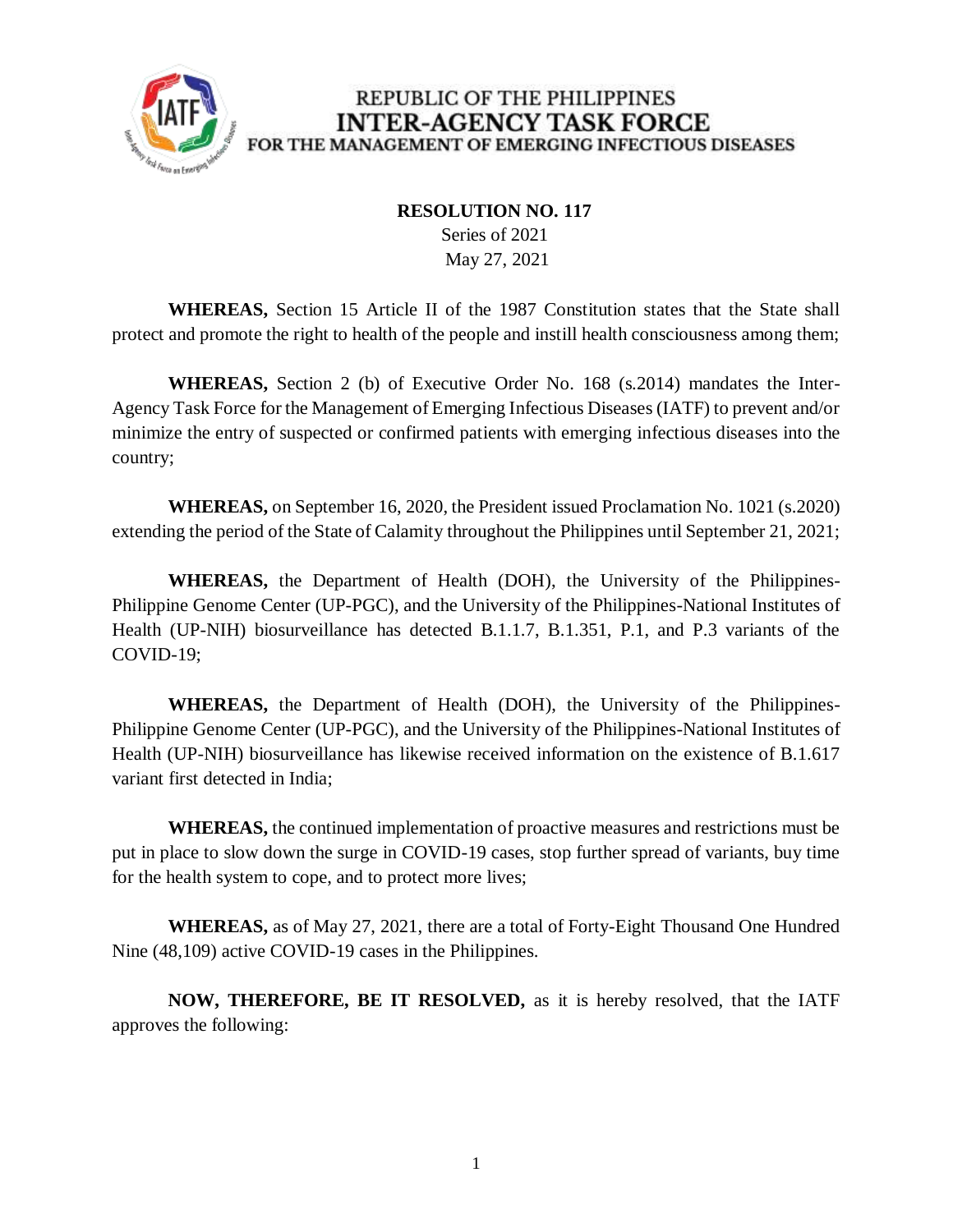

- A. The recommendations of the National Task Force Against Covid-19 on refining Priority Group A4 of the COVID-19 Immunization Program are hereby adopted, the specifics of which are as follows:
	- 1. Outbound Overseas Filipino Workers for deployment within the next four months from the intended date of vaccination shall be re-categorized to Priority Group A1;
	- 2. Immediate family members of healthcare workers shall likewise be included under Priority Group A1, should supply be available;
	- 3. The following shall be included to be eligible for vaccination under Priority Group A4:
		- i. Private sector workers required to be physically present at their designated workplace outside of their residences;
		- ii. Employees in government agencies and instrumentalities, including government-owned and controlled corporations and local government units; and
		- iii. Informal sector workers and self-employed who may be required to work outside their residences, and those working in private households.
	- 5. Vaccine deployment for Priority Group A4 shall be initially focused on the following geographical areas:
		- i. National Capital Region, Bulacan, Pampanga, Cavite, Laguna, Batangas, Rizal, Metro Cebu, and Metro Davao; and
		- ii. Workers from all other areas.
	- 6. Notwithstanding the foregoing, Local Government Units (LGUs) shall be required to exert any and all efforts to continuously prioritize the A1, A2 and A3 Priority Groups by establishing special lanes and/or vaccination centers for them to ensure that health frontliners, senior citizens and other vulnerable sectors of the population continue to be prioritized in the vaccination program. Among the Priority Group A4, LGUs may give preference for persons aged forty to fifty-nine (40-59) over persons aged eighteen to thirty-nine (18 to 39) years old.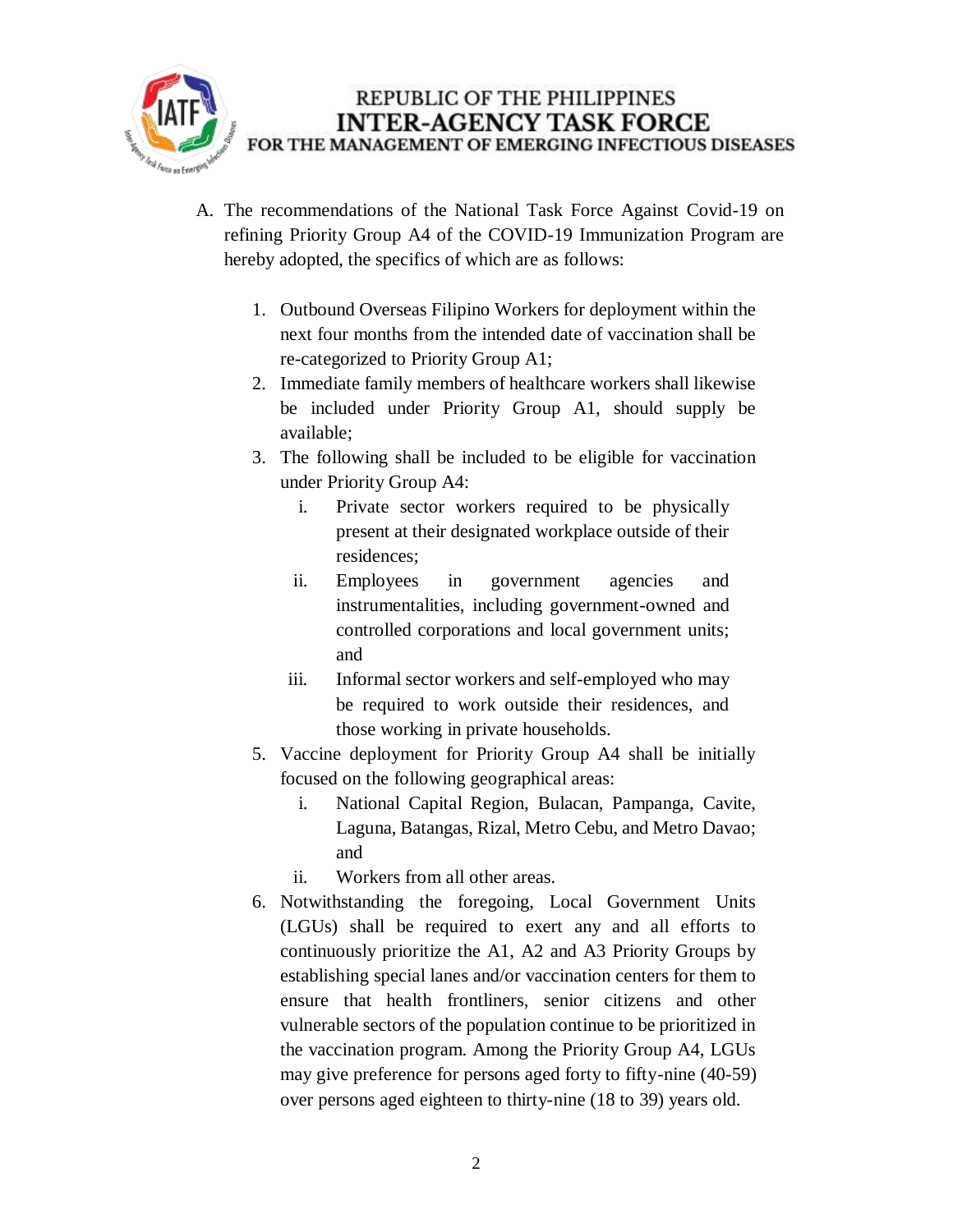

- B. The recommendations of the Sub-Technical Working Group on Information and Communications Technology to further improve on the use of StaySafe.PH is hereby adopted, the specifics of which are as follows:
	- 1. The use of the modules for establishment protection, as well as citizen application, subject to the presentation to the IATF of its operability; and,
	- 2. The Joint Administrative Order for the Interoperability of All Contact Tracing Applications.
- C. The recommendations of the IATF Technical Working Group, the specifics of which are as follows:
	- 1. DOT-Accredited Accommodation Establishments with Certificates of Authority to Operate for Staycation (CAOS) ("Staycation Hotels") may accommodate guests for staycation purposes at up to one hundred percent (100%) of their venue capacity. Staycation Hotels may forego with the COVID-19 testing of guests as a prerequisite for accommodation; provided, that only individuals ages 18 to 65 shall be allowed as guests.
	- 2. Accommodation establishments accredited by the Department of Tourism (DOT) in areas under General Community Quarantine may accommodate guests for leisure purposes for up to thirty percent (30%) of their venue capacity subject to DOT guidelines; provided, that guests shall only come from the same household; and provided, further, that the local government unit with jurisdiction over these Accommodation Establishments shall strictly monitor their compliance with minimum public health standards;
	- 3. To be included in the Vaccine Information Management System and ease of generating vaccine cards, local government units are mandated to adopt and utilize the Department of Information and Communications Technology Vaccine Administration System (D-VAS), to be done in phases as may be determined by the DICT. The adoption and use of D-VAS is without prejudice to the use of the LGU's own local database system as a supplementary system.